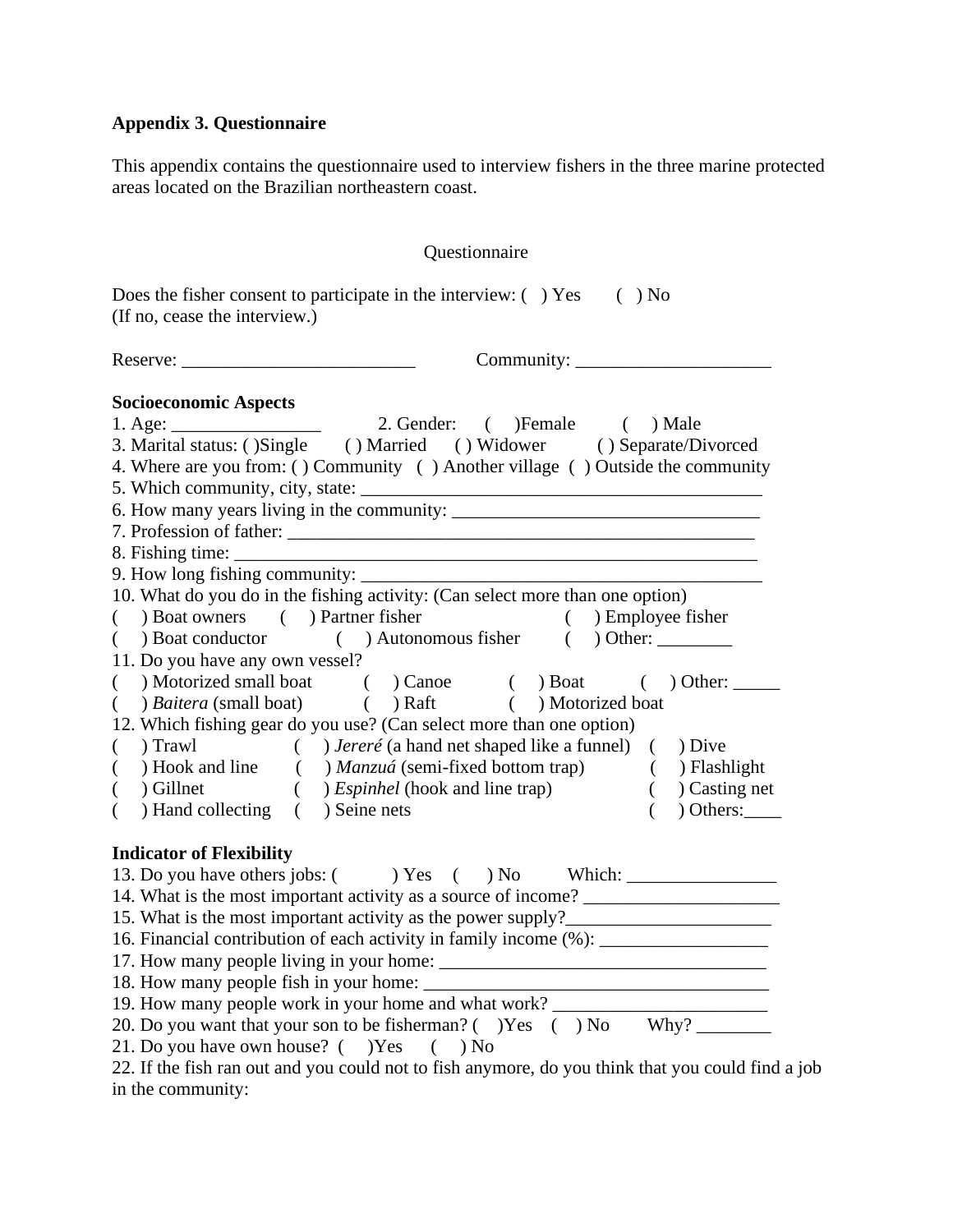| $(Y)$ $Y$ es $(Y)$ $N$ o $(Y)$ $M$ aybe $W$ hy?                                                                                                                                                                                                                                                                                                                            |
|----------------------------------------------------------------------------------------------------------------------------------------------------------------------------------------------------------------------------------------------------------------------------------------------------------------------------------------------------------------------------|
| 23. If the fish ran out and you could not to fish anymore, do you think you are young enough to                                                                                                                                                                                                                                                                            |
| get another job (apart from fishing) in the community:                                                                                                                                                                                                                                                                                                                     |
| $(Y)$ $(Y$ es $(Y)$ $N$ o $(Y)$ $M$ aybe $W$ hy?                                                                                                                                                                                                                                                                                                                           |
| 24. If the fish ran out and you could not to fish anymore, do you think you are more prone to                                                                                                                                                                                                                                                                              |
| adapt than other fishers?                                                                                                                                                                                                                                                                                                                                                  |
| $(Y)$ $(Y$ es $(Y)$ $N$ o $(Y)$ $M$ aybe $W$ hy?                                                                                                                                                                                                                                                                                                                           |
| 25. Would you like to work in another job (apart from fishing):                                                                                                                                                                                                                                                                                                            |
|                                                                                                                                                                                                                                                                                                                                                                            |
| 26. Do you have wife: () Yes () No                                                                                                                                                                                                                                                                                                                                         |
| 27. What is your wife's educational level:                                                                                                                                                                                                                                                                                                                                 |
| $( ) 1 - 3 years of school$ ( ) High school<br>$( )$ Illiterate                                                                                                                                                                                                                                                                                                            |
| ( ) Only write your name ( ) Literate ( ) Graduate                                                                                                                                                                                                                                                                                                                         |
|                                                                                                                                                                                                                                                                                                                                                                            |
| 29. Does she participate in the fishery: () Yes () No                                                                                                                                                                                                                                                                                                                      |
| 30. How frequently does your wife participate in the fishery (daily/weekly/monthly): __                                                                                                                                                                                                                                                                                    |
| 31. Does she have any additional work: $($ $)$ Yes $( )$ No                                                                                                                                                                                                                                                                                                                |
| 32. How many people are supported by the fisher (dependents): __________________                                                                                                                                                                                                                                                                                           |
| 33. Which resources do you catch besides fish: _________________________________                                                                                                                                                                                                                                                                                           |
| 34. When is the fishery is better and worse: ___________________________________                                                                                                                                                                                                                                                                                           |
| 35. Which resources are more utilized when the fishing is down: ________________                                                                                                                                                                                                                                                                                           |
| 36. In the reserve, can you exploit everything or there is some rule about the use of resources:                                                                                                                                                                                                                                                                           |
| $(Y)$ Yes $(Y)$ No                                                                                                                                                                                                                                                                                                                                                         |
| 37. Are there some marine resource that cannot be eaten in specific period of year:                                                                                                                                                                                                                                                                                        |
|                                                                                                                                                                                                                                                                                                                                                                            |
|                                                                                                                                                                                                                                                                                                                                                                            |
|                                                                                                                                                                                                                                                                                                                                                                            |
| <b>Indicator of Ability to organize</b>                                                                                                                                                                                                                                                                                                                                    |
| 38. Are there any community organizations or fishermen's associations:                                                                                                                                                                                                                                                                                                     |
|                                                                                                                                                                                                                                                                                                                                                                            |
| 39. Do you or someone from your family participate in these organizations:                                                                                                                                                                                                                                                                                                 |
| $(Y \cup Y \cup Y)$ $(Y \cup Y)$ $(Y \cup Y)$ $(Y \cup Y)$ $(Y \cup Y)$ $(Y \cup Y)$ $(Y \cup Y)$ $(Y \cup Y)$ $(Y \cup Y)$ $(Y \cup Y)$ $(Y \cup Y)$ $(Y \cup Y)$ $(Y \cup Y)$ $(Y \cup Y)$ $(Y \cup Y)$ $(Y \cup Y)$ $(Y \cup Y)$ $(Y \cup Y)$ $(Y \cup Y)$ $(Y \cup Y)$ $(Y \cup Y)$ $(Y \cup Y)$ $(Y \cup Y)$ $(Y \cup Y)$ $(Y \cup Y)$ $(Y \cup Y)$ $(Y \cup Y)$ $(Y$ |
| 40. How often do you take part:                                                                                                                                                                                                                                                                                                                                            |
| ( ) Once for week ( ) Once for month ( ) Once for year                                                                                                                                                                                                                                                                                                                     |
| 41. Do your family take part in decision making processes in the community?                                                                                                                                                                                                                                                                                                |
|                                                                                                                                                                                                                                                                                                                                                                            |
| 42. How are you involved in this process? What do you do?                                                                                                                                                                                                                                                                                                                  |
| 43. Is this active or passive participation? ( ) Active ( ) Passive                                                                                                                                                                                                                                                                                                        |
| 44. Do you think that you should invest in your fishery (e.g.: new gear or boats)?                                                                                                                                                                                                                                                                                         |
| $(Y)$ $(Y$ es $(Y)$ $N$ o $(Y)$ $M$ aybe $M$ ow? $\frac{1}{1}$                                                                                                                                                                                                                                                                                                             |
|                                                                                                                                                                                                                                                                                                                                                                            |
|                                                                                                                                                                                                                                                                                                                                                                            |
| 45. Do you have any plans for your financial security?                                                                                                                                                                                                                                                                                                                     |
| ( ) Any trade ( ) Savings ( ) Other property for rent ( ) Others                                                                                                                                                                                                                                                                                                           |
|                                                                                                                                                                                                                                                                                                                                                                            |
|                                                                                                                                                                                                                                                                                                                                                                            |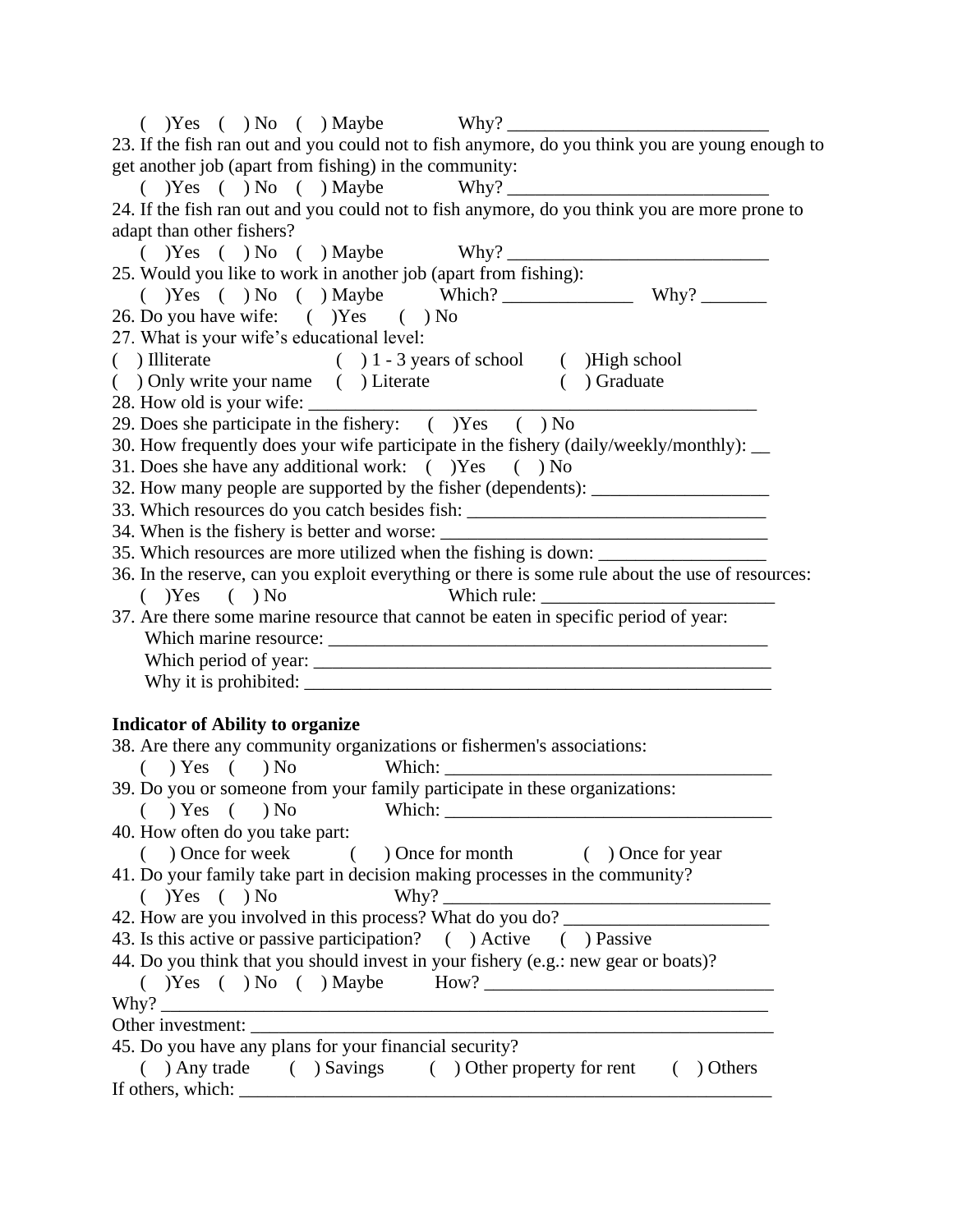## **Indicator of Ability to learn**

| 46. School degree:                                                                             |
|------------------------------------------------------------------------------------------------|
| $( ) 1 - 3 years of school$ ( ) High school<br>$( )$ Illiterate                                |
| ( ) Only write your name ( ) Literate<br>( ) Graduate                                          |
| 47. Do you think that anything can affect the fish stock? What?                                |
| () Do not know () Agrotoxics () Industry () Lack of inspection                                 |
| () Water pollution () Tourism () Garbage () Aquaculture                                        |
| () Overfishing () Outside fishers () Crops () Lack of public policies                          |
| () Predatory fishing () Sewage () Lack of fishery sector                                       |
|                                                                                                |
| 48. Could you do anything to decrease the fish stocks in the ocean? How?                       |
| () Fishing in reproductive period () Fishing small fishes () Polluting the ocean               |
| () Fishing outside of community () Fishing a lot () Predatory fishing                          |
|                                                                                                |
|                                                                                                |
| 50. Do you know if there is an organization that implements environmental actions or has       |
| environmental<br>community?<br>supervision<br>actions<br>the<br>Which?<br>over<br>in           |
|                                                                                                |
| 51. Are there some environmental monitoring (about fishes, plants, wood, and others natural    |
| resources) in the community? Do you participate?                                               |
| () There is, but I do not participate. () There is, and I participate. () Do not know.         |
| 52. How is the environmental monitoring done in the community? _________________               |
| 53. Who does the environmental monitoring in the community? ____________________               |
| 54. Does the community help in environmental monitoring? _______________________               |
| 55. Would you like to have some involvement in creating environmental regulations?             |
| ( ) I would not like that.                                                                     |
| ( ) Only on fishery sector.<br>() Yes, but in other work besides fishery.                      |
| 56. If you could not fish anymore, would you be willing to learn a new activity as a source of |
| income?                                                                                        |
| $(Y)$ $Yes ( ) No ( ) Maybe$                                                                   |
|                                                                                                |
| <b>Indicator of Infrastructure</b>                                                             |
| 57. Are there other income generating activities in your community? ____________               |
| 58. Could you suggest any additional income generating activities to be implemented in the     |
| community?                                                                                     |
| 59. Which building materials are used in the construction of your house:                       |
| () Brick and cement () Wood () Branches and straw () Wood and mud                              |
|                                                                                                |
| 60. Which infrastructure items do you have in your house:                                      |
| ( ) Home phone ( ) Microwave ( ) Satellite dish<br>) TV                                        |
| ) Freezer ( ) Mobile phone<br>( ) Wash machine ( ) Motorcycle                                  |
| ) Air conditioning<br>) Refrigerator ( ) VCR<br>$)$ Stove                                      |
| ) Blender<br>(Car)<br>) DVD<br>) Stereo                                                        |

( ) Bike ( ) Cable TV ( ) Ventilator( ) Computer